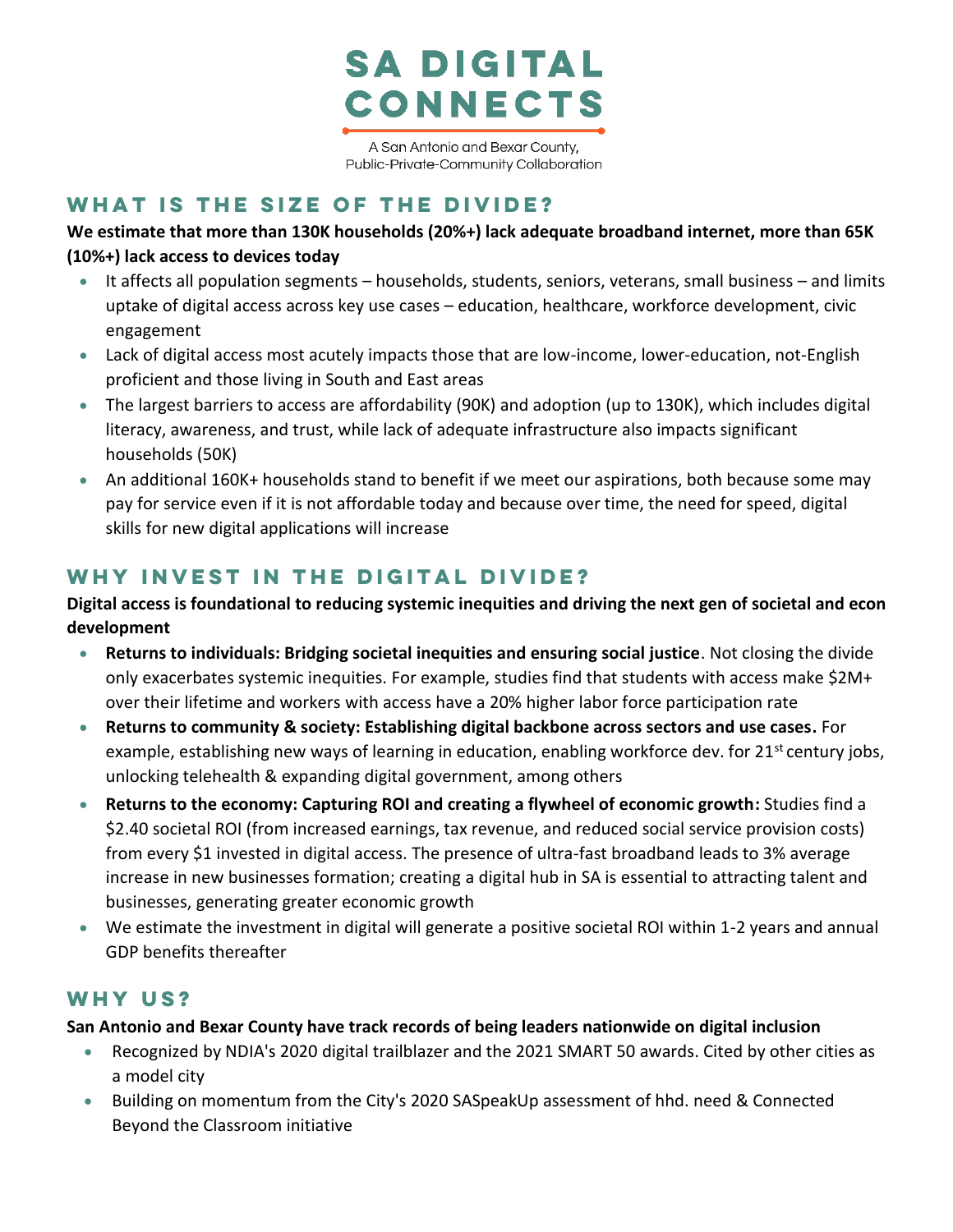

## **Why now?**

#### **We are in a unique moment to act given the focus on the topic and the near-term influx of funding**

- The pandemic heightened the equity issues related to the digital divide and highlighted the importance of digital as a utility in today's society. This importance of digital is only likely to grow as job increasingly shift online and digital applications (e.g., health, education) expand cross sectors
- The available funding at the federal, state, and local levels that is available (e.g., ARPA) and could be made available (e.g., bond, infrastructure) offers a unique opportunity to make capital investments that pay long-term dividends to sustainably close the divide
- If we do not act now, we could face significant delays due to resource constraints for capabilities (e.g., network engineers) & raw materials (e.g., fiber)

# **What do we hope to achieve?**

#### **Our aspiration is for San Antonio/Bexar County to become a nationwide leader in business, workforce development and economic growth through digital inclusion**

- **Availability:** Every household has reliable access to speeds of 100/100 mbps with committed service levels. This is grounded in what service is needed to unlock current and future applications online, catalyze economic development and spur innovation
- **Affordability:** Every household has internet options with adequate service quality at annual cost no more than 1% of household income
- **Device access:** Every household have access to connected devices that meet technical requirements for foundation applications (e.g., education)
- **Adoption support:** Everyone knows how to get access and feels motivated to do so (digital literacy, language resources, trust, etc.)
- We will act with an equity-first mindset, focusing initially on the areas with the greatest need. We aim to achieve our goal within 4 years (by Dec.'24)

# **What did we do?**

### **A broad coalition of public, private, and community partners have invested to develop a comprehensive plan and roadmap**

- SA Digital Connects is a public private community investment in a San Antonio and Greater Bexar County Community Digital Equity Plan and Roadmap will lead to future action steps; including timelines, milestones, key stakeholder roles and required investment for execution
- At the end of the effort, our community will be "shovel ready" to make effective use of local, state, and federal funding for key digital access and equity initiatives impacting households, students, older adults, veterans, people living with disabilities, workforce, telemedicine, and the justice system
- Through the effort, the group engaged 140+ community entities through interviews, an inventory survey, and focus groups; identified learnings from local efforts underway in San Antonio and Greater Bexar County today, and researched comparable city benchmarks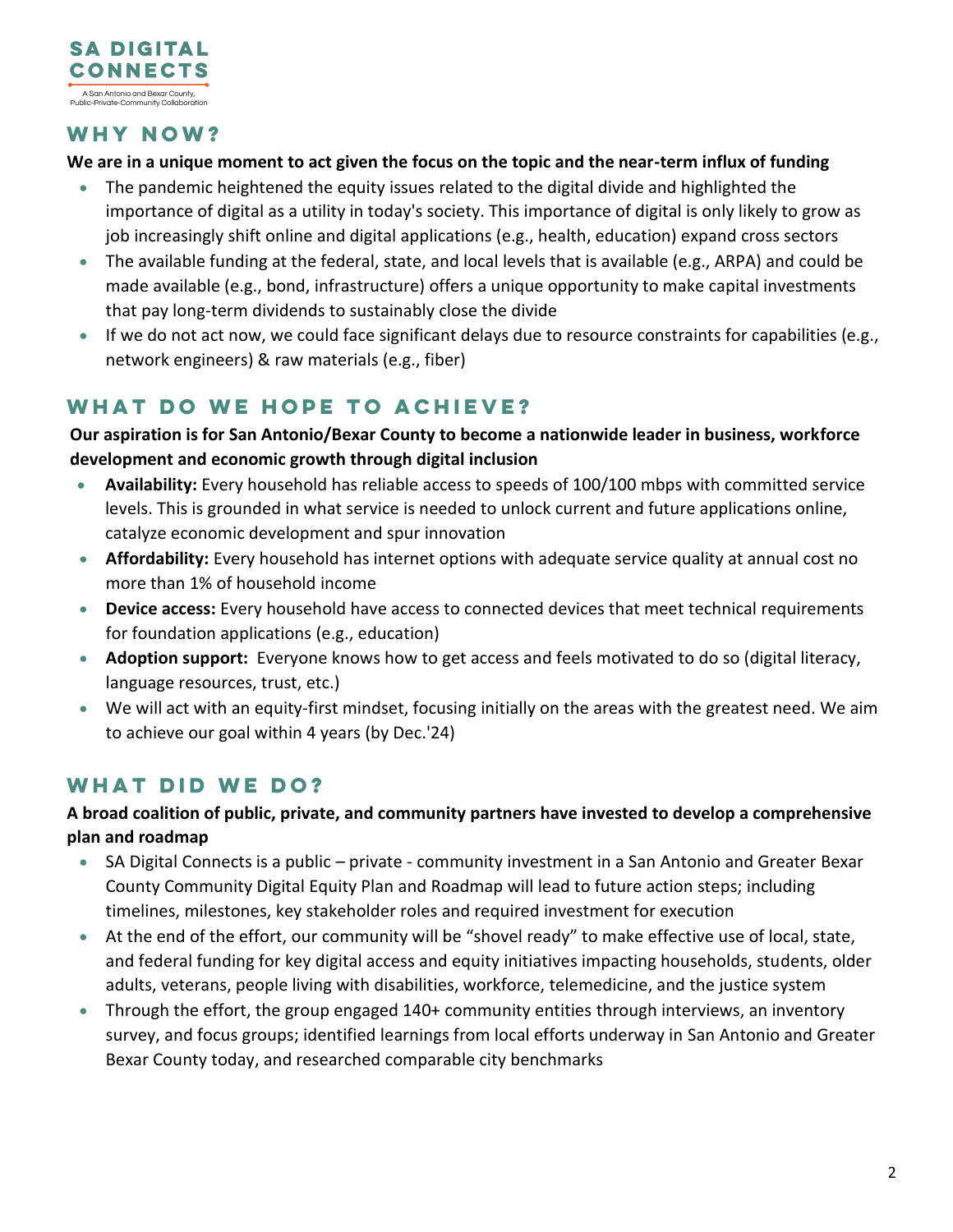

## **What is our starting point?**

#### **Our effort builds upon momentum currently underway from the work of 80+ organizations supporting digital inclusion**

- More than 80 organizations are currently support digital inclusion in San Antonio and Greater Bexar County, ranging from infrastructure to device refurbishment to adoption support
- They do so because it improves quality of life, ensures residents can access services, education and employment
- Our plan seeks to support these efforts, fill gaps where they exist and improve communication and collaboration across all

## **What is our plan?**

**Our plan proposes key initiatives to address all barriers to access – availability, affordability, and nonfinancial adoption barriers– for all population segments and key applications (e.g., education), grounded in learnings from efforts underway locally and nationwide**

- **Expand infrastructure access:** Encourage deployment of residential fiber where feasible and of other tech (e.g., fixed wireless, mesh) to fill gaps
- **Enable access in affordable housing:** Retrofit or install adequate connectivity in housing complexes (e.g., SAHA), coupled with devices / literacy offers
- **Support school-sponsored access programs:** Expand school-centric connectivity / device programs and integrate tech ed. into the backbone of learning
- **Expand low-income internet offerings:** Connect residents to available low-income solutions and create new mechanisms to make service affordable
- **Distribute devices:** Create systems to supply low-cost devices (e.g., employer programs, refurbished donations, sponsored provider plans)
- **Stand-up adoption support programs:** Conduct multi-channel campaigns to enroll residents in digital programs & invest in digital literacy/tech support
- **Collect data & track KPIs:** Establish mechanisms for ongoing assessment of household need and available assets to track progress and inform solutions
- **Implement an effective op model:** Establish the cross-sector resourcing, accountability and coordination structures to get the work done

# **What will it cost?**

### **We estimate than a 3-year upfront investment of \$600M and steady state annual investment of \$90M is needed to close the divide**

- This includes \$5255M for broadband connectivity (fiber and other deployment, public housing and education-specific access, and low-income cost subsidies), \$35M for devices and \$50M for digital literacy and adoption support. These costs include cross-cutting expenses associated with resourcing a 15-person team
- Investing in digital access is part-and-parcel to investing across priority issues workforce development, small business growth, and social equity, among others. These investments work together to reduce systemic inequities and drive economic growth